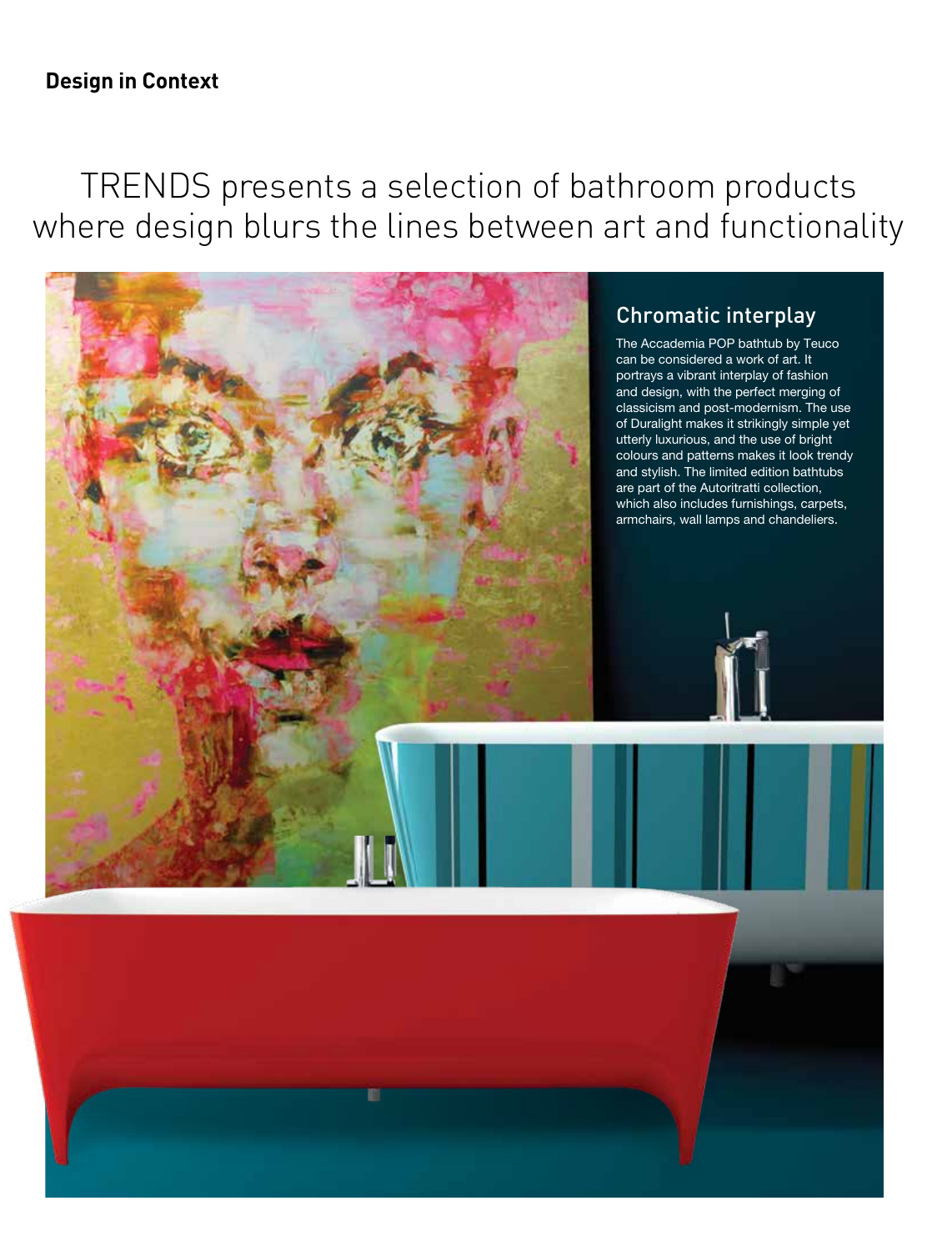

#### Luxury spa experience

The Shell range of bathroom furniture by Nina Mair Architecture+Design is made of genuine, hand-polished and oiled walnut wood. The luxury bathtub and basin are carved out of an aromatic block of walnut wood and the final form is refined by hand. The seamless products exude a sense of warmth, while putting functionality and substance first. The edges and curves are softened for ideal ergonomic use, whereas the drains unobtrusively disappear into the design. The basin is available in a single and double version and the bathtub is optimised to accommodate two people within its form.

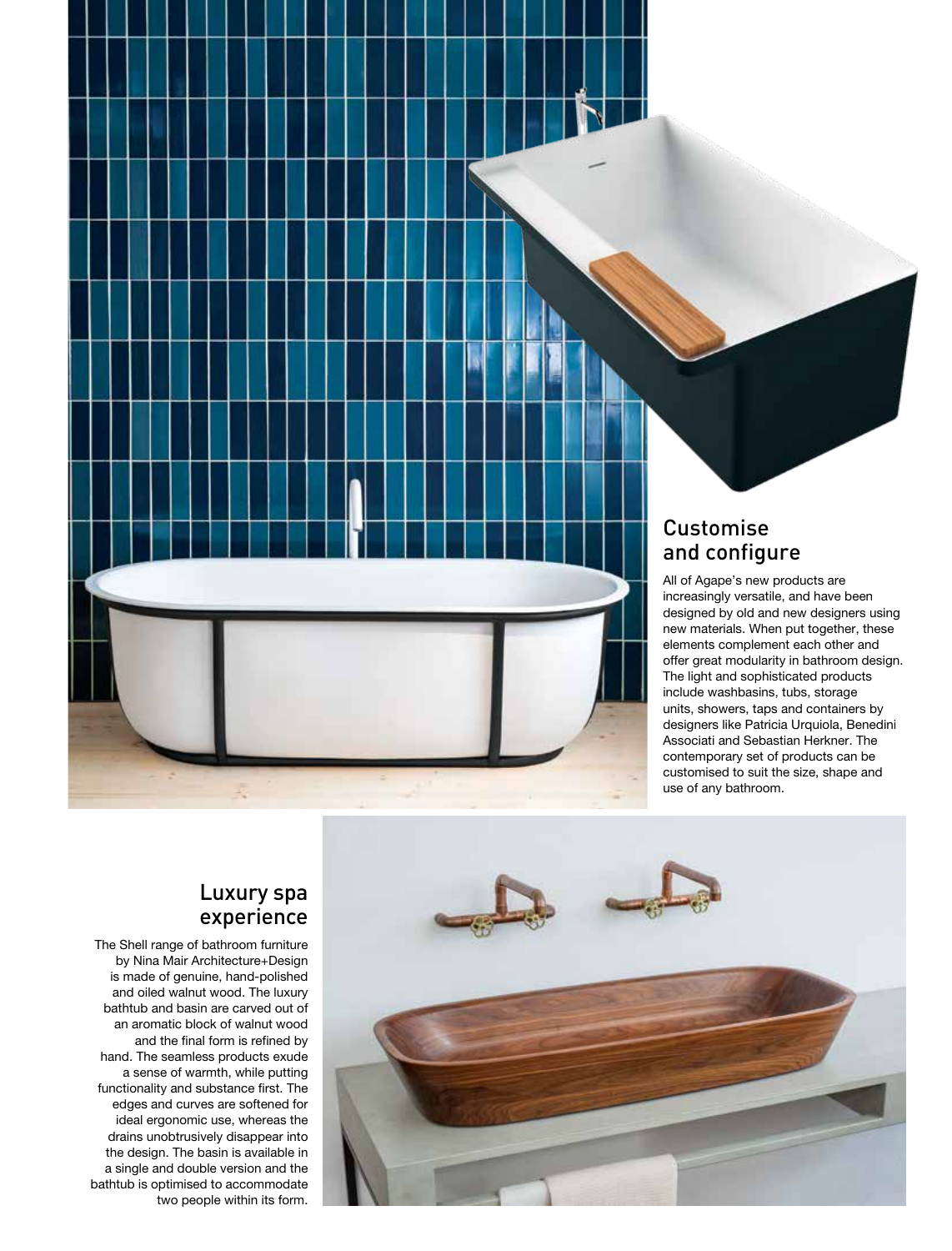

Antonio Lupi's 2017 collection is focused on elegance. Through collaborations with Silvia Nerbi, Andrea Bogazzi, Francesca Braga Rosa and Ivano Vianello, the brand derives its inspiration from architecture and design. Its Lavandino sink is inspired by a stainless steel folded sheet that has been cut and welded to the wall. The light design creates a sense of minimalism, which counteracts the architecturally inspired Atlante sink. Atlante is a literal reinterpretation of a pillar in architecture, giving it a new context and a different function. Both these products challenge the traditional use of the inspirational forms.







Art meets engineering

design so as to reinvent bathroom rituals. The collection incorporates cutting edge technology, minimal styling, unique details, visually exciting tiles, artistic sanitaryware, sensorial showers and matching

accessories to create a timelessly modern environment.

#### Function as decoration

Simple architectural lines, extremely slim rims, thin walls, and fine surfaces mark Laufen's Val SaphirKeramik collection by Konstantin Grcic. Val includes washbasins, washbasin bowls, storage dishes and a bathtub designed by Grcic with a balance between simplicity, functionality, architecture and expressive details. For maximum storage space in the bathroom, Laufen also provides complementary bathroom furniture like vanity units, countertops, drawer units, tall cabinets with and without door mirrors and practical trolleys. This supporting line, entitled Space, is available in dark elm, light walnut, and matt white surface finishes.





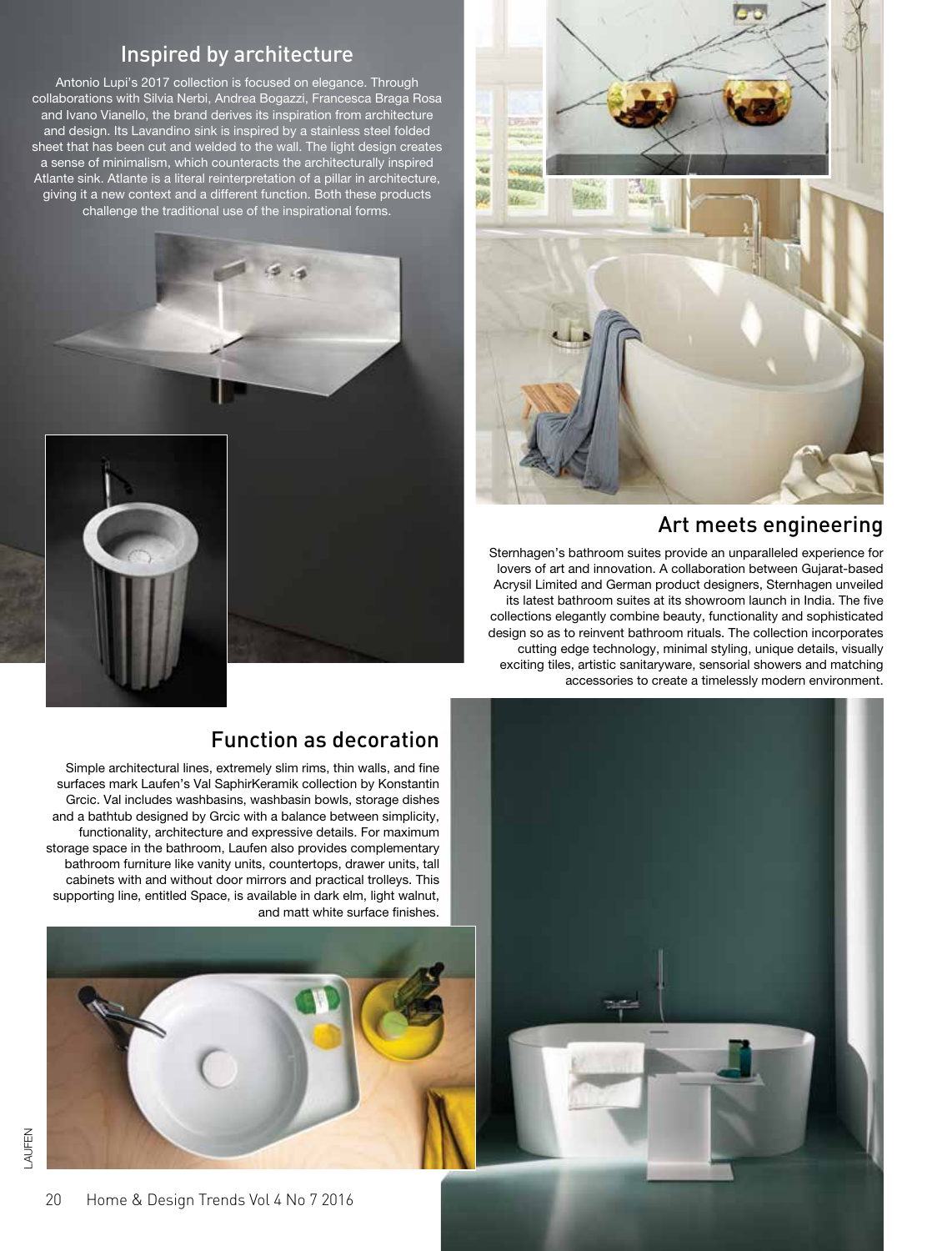

#### Merging solids

With a mission to transform the bathroom into everyone's favourite room, Swoon launched its latest bathroom furniture series entitled Swoon Stone in solid hues. The furniture, designed by Fredrik Wallner, comes in four sizes, making it suitable for both small and large bathrooms. Available in multiple colours and shapes, Swoon Stone provides unlimited design options for the bathroom.

#### Beyond the ordinary

The award-winning XTEND bathtub by Carina Deuschl redefines the ordinary concept of a bathtub. Made of carbon fibre, this unique product combines design, functionality and comfort in a unique unfolding form. Its sturdy frame can be folded into a thin plate that is convenient to carry around. When extended, its padded, machinewashable fabric inlay provides a new bathing experience. The tub has a black frame and a white fabric inlay that is water resistant, lightweight, durable and soft. XTEND can be carried anywhere, as long as there is an available water connection.



## The personal touch

Vika understands that a bathroom is your personal space and it must be designed to suit your daily needs. The InGrid collection is a modular cabinet system designed using a sensitive range of materials, finishes and colours. The collection has been put together by Jean-François D'Or and is based on a graphic grid that allows users to design their own wellness living spaces. The customisable features can be merged to create an atmosphere that suits the user's lifestyle, and can be used in the rest of the house as well.



KRISTOFER JOHNSSON

**KRISTOFER JOHNSSON**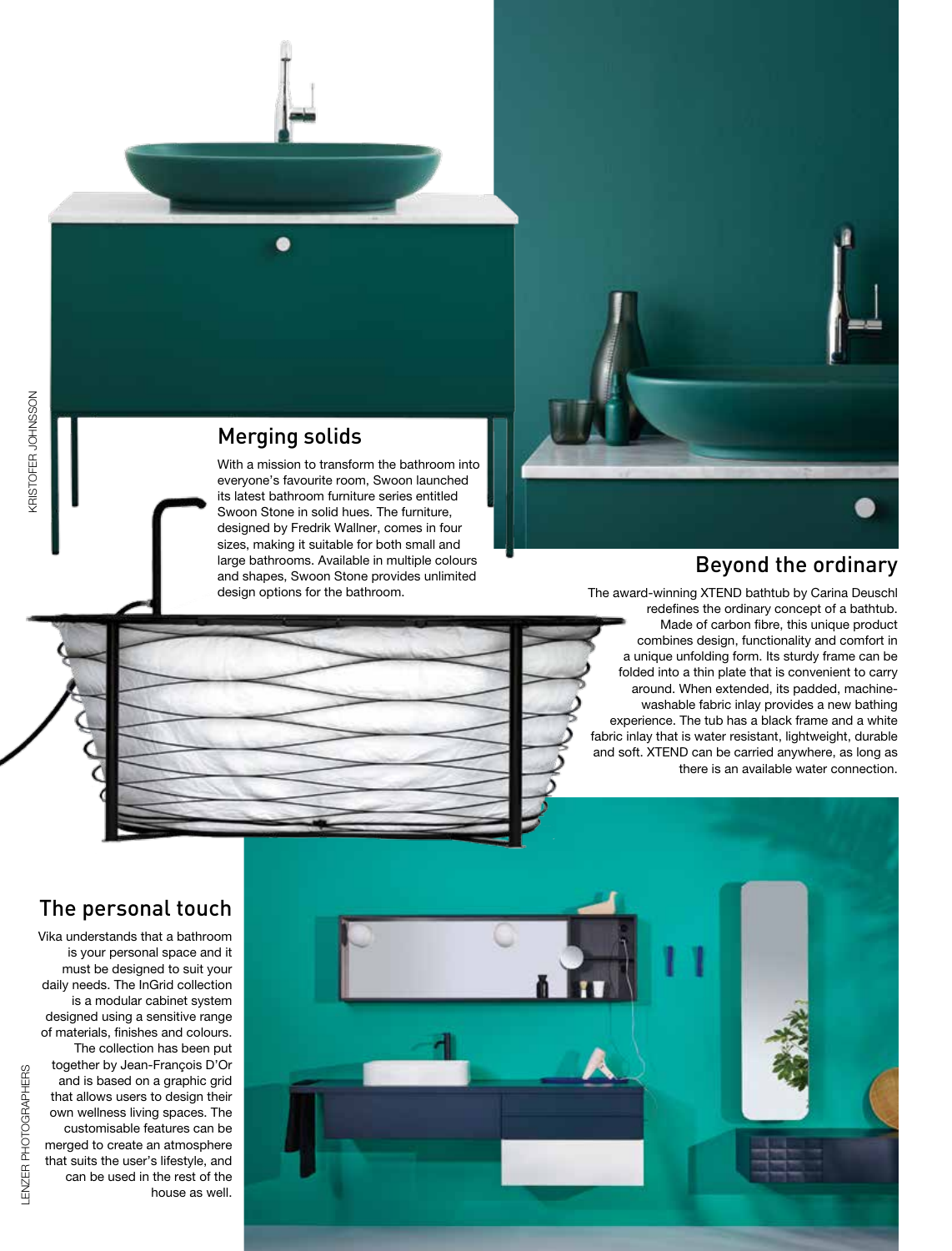#### Within reach

The Esperanto collection by Rexa Design has been put together after detailed research into simple bathroom actions of the past. The contemporary range of mirrors, basins, accessories and stand holders is designed to fulfill personal care actions like shaving, make-up and skin care. The modular holders are varnished or covered by acrylic resin, and are either hung or propped on solid wooden easels.

#### Natural design details

The sidetracking plateau is a stylish detail incorporated in every piece of Sebastian Herkner's Plateau collection. Herkner was inspired by the idea of playing with shapes and colours to create non-porous, non-toxic products that are stylish and versatile. The sidetrack tray in the bathtub and washbasin acts as a detail element as well as a useful support to stock your belongings. The Plateau mirror quite literally reflects the tray design detail, with glazed glass on the side to represent a lateral shadow.



#### Artisanal fittings

Brizo's Litze Bath collection follows the Bauhausian philosophy of rejuvenating design for everyday life, drawing inspiration from fine arts and architecture. Born from a desire to blend innovation with artistry, Litze is designed with a stunning combination of natural and manmade materials to suit contemporary as well as industrial spaces. The collection includes spouts, bidets, showers and drawer hardware in chrome, nickel, gold and teak wood finishes. Every design detail in the collection offers ease of use, with the subtle merging of creativity and manufacturing.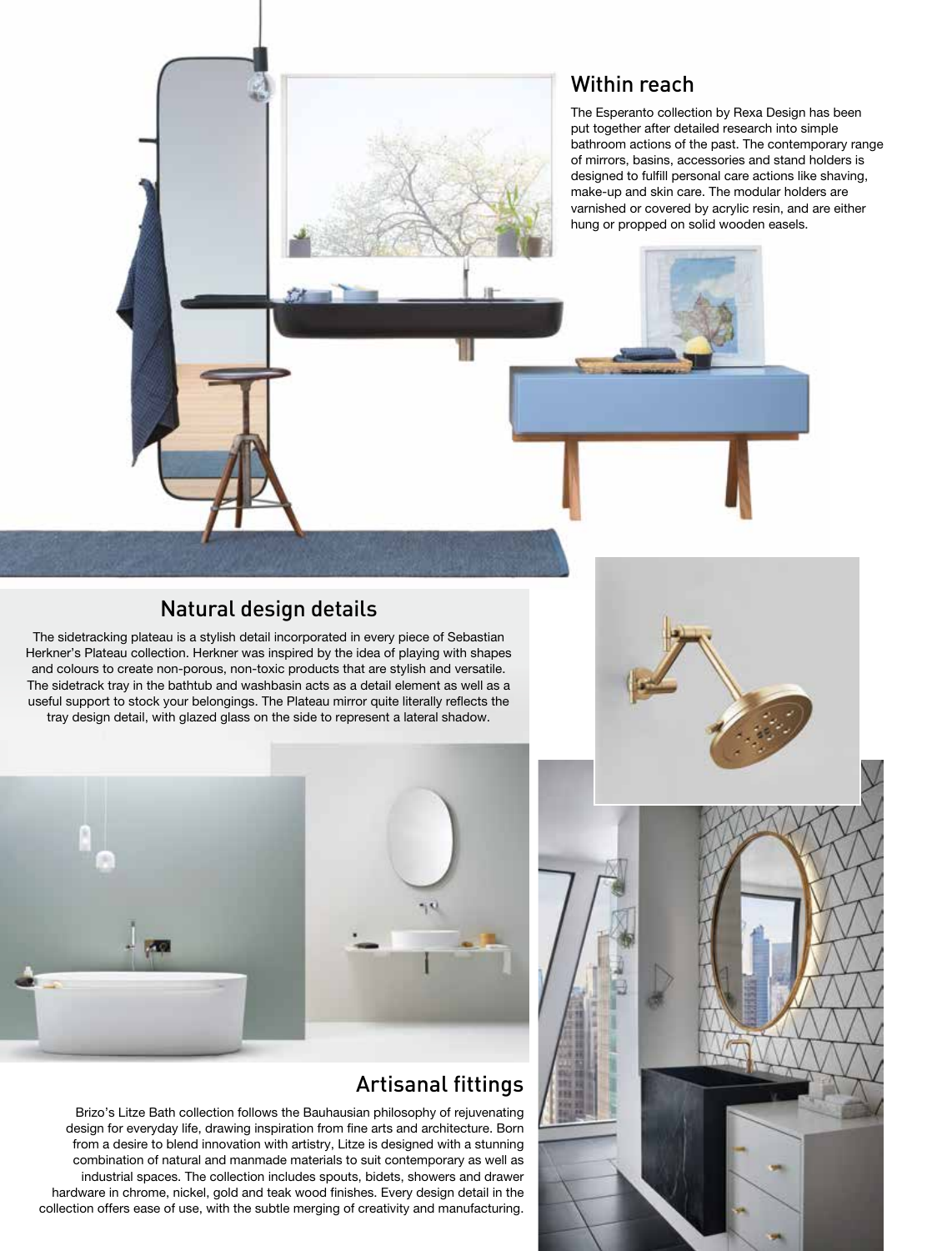#### Deep curve

The Vessel series by Splinter Works can make a striking sculptural statement even by itself. Mirroring the design of a hammock, the Vessel washbasin and bathtub create a playful, poetic contrast with both modern and traditional bathrooms. Splinter Works has used carbon fibre to give these pieces their autonomous style, strong graphic lines and dark sophistication. The standalone pieces don't need the support of walls and their optimum shape offers the most relaxing bathroom experience.

### Ease of form

A complementary mix of simplicity and materiality, the TONO bathroom range is the result of a collaboration between Foster + Partners and Porcelanosa. The design language of the bathroom furnishings is simple, the aesthetic is minimal, and the palette and colour tones are neutral to bring functionality to the fore. The range includes TONO Elements and TONO One, which together have over 100 products including showers, sinks, WCs, basins, mirrors, brassware and much more.



## Soft minimalism

For the design of the Stand basin, Norm Architects drew inspiration from the Victorian era and the subsequent Art Nouveau and Art Deco decades. Its elegant legs may be made using cast iron, but the thin black metal lends a sense of weightlessness to the entire collection. Following a minimalistic philosophy combined with the Modernist style of the 1920s and '30s, the designers stripped the product of any decorative elements to reach the point where there is nothing more to add or take away in order to make the product better.